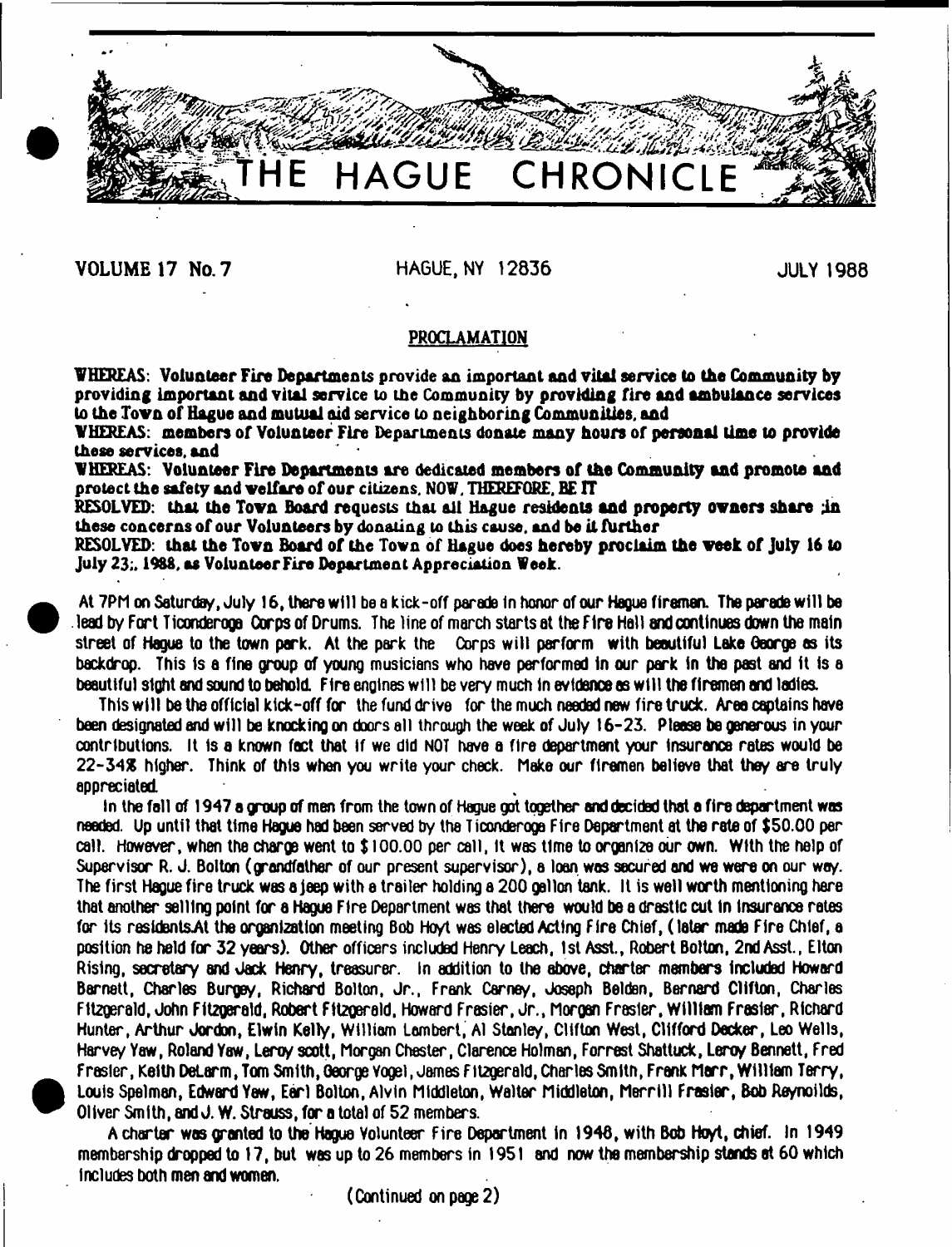F ire Department (Cont. from p 1)

In 1979, after 32 years of devoted service, Bob Hoyt resigned as Fire Chief. Gerry Boyd was elected Fire Chief, followed by Tom Stull and Paul Davis, our present chief. Incidently, Bob only resigned as chief. He is still an active member of the department and acts as a fire police when he isn't in the sunny south.

The first fire which the department answered in Hague was a large grass fire at the Parlin's. We joined Mutual Aid in 1949 with Lake George, through the Sheriffs office. The first fire call outside Hague was to T iconderoga, the second to Bolton and the third to Chestertown. in the "good old days'\* when Hague volunteers answered calls for the Conservation Department, they were paid  $50¢$  on hour (fire wardens - 7Se). When responding in their own cars, they were paid 10¢ a mile, light trucks, 18¢ and heavy trucks \$ 1.20 per hour!

When the jeep had outlived its usefulness, a '55 International chassis, 500 gallon pumper was bought for a whopping \$73001 This truck is still in operation. This was a very large amount and we went deep into debt to pay for It. However, the citizens of Hague, as always, came to the rescue and supported the purchase.

In 1957 the Rescue Squad was formed. A rebuilt Cadillac hearse was the first ambulance and we were very proud of It. Bob Bolton was the first captain of the squad.

It Is interesting to note that In 1957 insurance coverage cost \$35.00 for \$ 100,000 and \$50.00 for \$300,000. Since then insurance premiums have sky rocketed In 1967 the insurance atone cost  $$9,487.91.$  A far cry from "the olden days."

In talking with President John Breitenbach it would seem that there is a great need for personnel, as well as money. You don't have to be able to fight a fire or save a life to become a member of the Hague Fire Deportment There are other skills that are desperately needed - secretarial, bookkeeping, publicity, stuffing envelopes, just to name a few. The Hague Volunteer Fire Department has come a long way since its organization in 1947. Times have changed and the Fire Dept changes with them. Our men and women work hard, not only to save property and lives, but by raising funds through dinners, rummage sales, etc. to support the expenses of the fire department. This should be a 100% effort on the part of every resident of the town of Hague. Let us all help to keep the HAGUE VOLUNTEER FIRE DEPARTMENT the excellent organization it is. The only wey to accomplish this is through your generous support.

...D. Henry , with help from Bob Hoyt and John Breitenbach.

## KIT.CAR RAFFLE

Have.you seen the "new" car in town? We don't mean a Ferrari or an I ROC, but the 1929 Mercedes Gazelle Kit Car on display at several locations in the area. This little beauty was donated to the Hague Fire Department by Mr. & Mrs. Alex Serjeant of Arcady Bay, and the Department is raffling the car off to raise funds for new equipment. Tickets are \$5.00 each, with the drawing scheduled for the 1989 Hague Winter Carnival in Feb. If you haven't gotten your ticket(s) yet, *or* you know of an up-coming affair where the car should sit on display, please contact Sal Santaniello, 543-6441.

The Fire Department would like to thank the Serjeants for their most generous support of our organization.

## *ARACE MEMORIAL CHAPEL*

Grace Memorial Chapel at Sabbath Day Point announces its services for the rest of the summer season. All services begin at 10 AM. July 17 - The Reverend S. Thom Scholten, First United Methodist Church, Northvflle, NY July 24 - The Reverend William Babinsky, Retired: Reformed Church inAmerica, Whiting, NJ July  $31$  - The Reverend Jeremy P. Duncan, United Methodist Church, Boonville, NY August 7 - The Reverend Paul A. Friederich, Retired: United Methodist Church, West Orange, NJ August 14 - The Reverend Nickolas M. Mites, United Reformed Church of Rosendale, Bloomington, NY August  $21$  - The Reverend Robert B. Merr, D.D. Retired: United Church of Christ, Suffolk, YA August 28 - The Reverend Winston A. Sounders, \*• Retired: United Methodist Church, Sunset Beach, NC Sept. 4 - The Reverend Lee R. VanSickle, D. Min. Retired: United Methodist Church, Penney Farms, FL.

# PROPERTY OWNERS OF SILVER BAY

On Tuesdey, July 19, Ambery Butcher, Executive Director of the Silver Bay Assoc, will bring us up to date on the Association's activities and Alison Craig, LGA vice president will address the group on her 10 year outlook for the lake.

On Tuesday, August 23 guest speeker will be Michael P. White, Executive Director of the Lake George Park Commission speaking on the NY legislation that funded and expanded the authority of the LGPC and the impact it will have on all lake user! and residents. Also speaking will be Dick Bolton, Hague supervisor who will hold forth on a "Meet Your Town Officials" session.

Both meetings begin with refreshments at 7PM and business meeting starts promptly at 7:30 PM.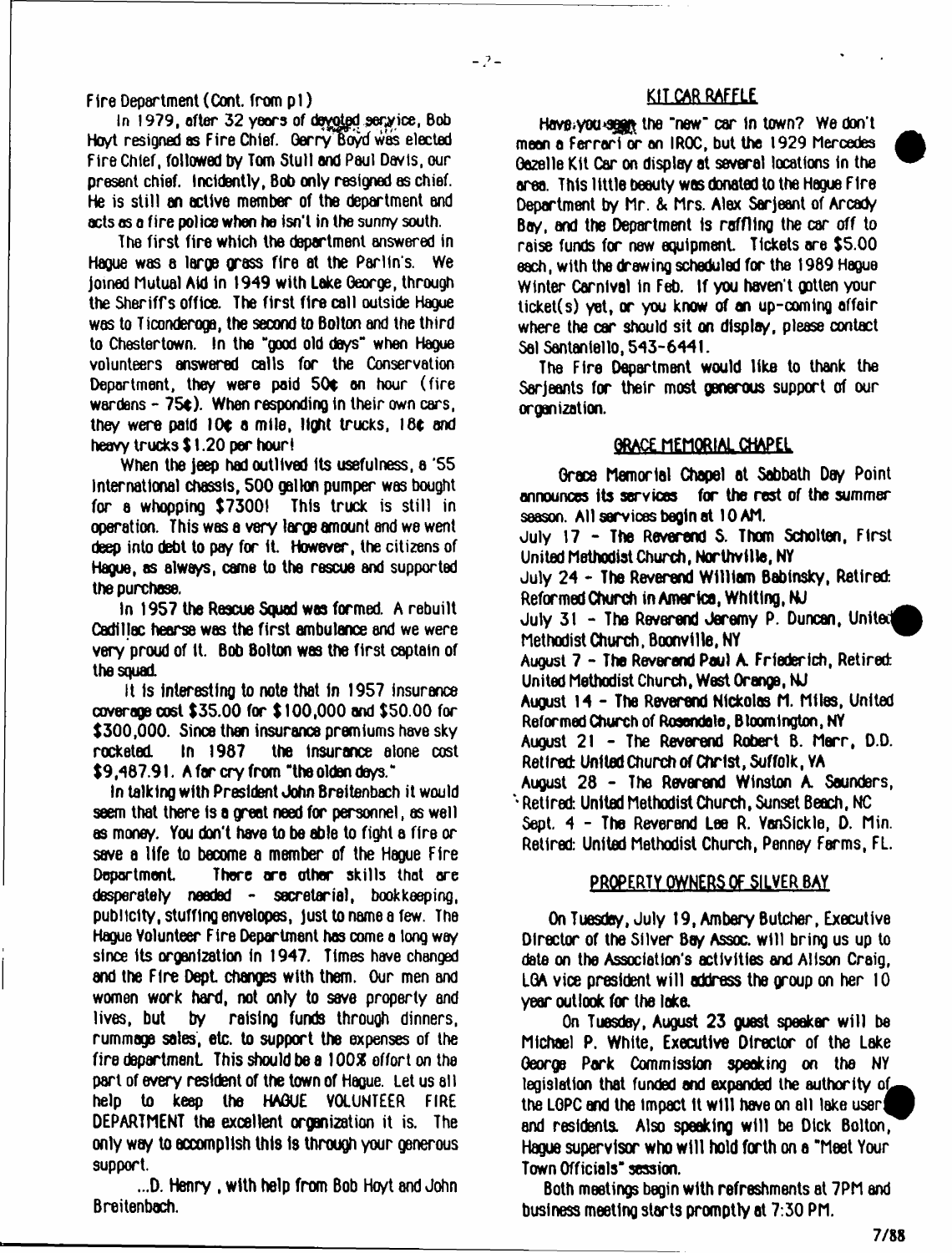#### ZQNINQ BOARD OF APPEALS

- 3 -

Upon opening the Public Hearing at the ZBA meeting on June 23 to on overflow oudience, Michele Brunet, chairman, made the following statement, "No remarks are to be made other than those relating to 7.031 A-4-c, the only item under discussion for Snug Harbor hearing.

"(7.031 A-4-c states: 'The lot considered for cotractual access shall be the minimum lot si2e as required by the zoning district.' The interpretation of this zoning regulation w ill be the only consideration at the Snug Harbor hearing."

Mrs. Brunet proceeded to inform the audience that 100 letters protesting the development had been received and can be viewed at the Town Hall any time BAM to 5PM Mon. thru Fri. All but 8 were property owners in Hague.

Donna Wardlaw, attorney for developers, was given on opportunity to speak and said she hod no opening statement but would like permission to speak at the end of the meeting. This was granted.

Tom West, attorney for LGA said he was sorry there would be no statement because he felt the audience would be better informed about the project if Ms. Wardlaw presented her case at the beginning of meeting.

Several associations on both sides of the lake were represented and after listening to all who wished to speak, the general concensus was negative.

A few spoke for the development stressing increased tax base and GOOD growth as opposed to bad development.

Before going on to Variance  $#7-88$ , a public hearing was scheduled for July 28 at 7PM to snswer 2 out of 6 questions on an "Appeal from Action by Zoning Admin." by Twin Peaks ( Snug Harbor) concerning prior non-conforming lots #653.21.1 and  $*653.21.2$ . The remaining 4 questions do not come within the realm of the ZBA unless a request comes from the Planning Board for consideration by ZBA.

The next day, at the request of Ms. Wardlaw the Public Hearing was postponed until the ZBA meeting on August 25 at 7PM.

Ms. Wardlaw declined comment at end of Public Hearing.

The Jane Frederick Variance  $#7-88$  for a deck to be located on the side of her house (which would be less ft. from property line as required by zoning ordinance) was approved unanimously after it was reduced from I Oft. to 8 ft.

Variance  $48 - 88$ , Bodnar request for a garage to be built with a portion covering road right of way was

unanimously approved after it was ascertained that it would encroach on the septic system if ploced onywhere else on property and would not allow doors to open on road.

At the conclusion of Snug Harbor discussion at the regular meeting the following interpretation was made: "For the purpose of contractual access under 7.031 A-4-c a lot to be covered and controlled by the rules and regulations of the zoning district in which the area lies." The committee voted Yes unanimously.

### HAGUE PLANNING BOARD - 7/7/88

The application of Sue Jordon to place a 2nd mobile home on her 30+ ocres located in a zoning district which requires a minimum of 2.9 acres per principal building was discussed. The zoning ordinance states that the placement of 2 or more mobile homes on a parcel of land under a single deed ownership is classified as a "mobile home park." This then requires a Type 11 Site Plan Review and A.P.A. has party status. Zoning Adm. Cos tello will consult with applicant concerning this matter.

The Fenimore project,  $# 1 - 88$ , for a Travel Trailer Park located between Mt. View Rd. and NYS Rt 8 has approval from the Dept, of Health for toilets but not showers since work on the leaching field is incomplete. Ingress and egress roads to Rt. 8 must be blocked off. Each site must have covered trash cans and weatherproof electrical hook-ups must be provided.

Alison Craig reported to the Board on the zoning revision workshop meeting that was held on July 5, 1988. The primary issue discusssd was Section 9.020 - Conversion of Certain Existing Uses. (Minutes of this workshop are available at the Town Hall.) Prior to any changes in the Zoning regulations the Town Board would have to conduct a public hearing and the A.PA's approval must be granted. The next workshop meeting will be held on July 26.

#### TOWN BOARD MEETING - 7/12/88

A motion to request our town attorney to write a quick claim deed giving up water rights at Town Park property so that the prospective buyer of the Beachside can obtain the necessary financing, was passed unanimously.

A motion for Dan Belden, Highway Supt. to attend the . Highway Supt. Convention at Kutchers on Sept. 27, 28, & 29 was also passed unanimously

Only three other announcements at the meeting: I. CHIPS pay;ments same as last year. 2. Letter of approval w ill go to the Bill Blair family allowing them to erect a bird house in his memory at the town park 3. Community Centre meeting 7/18 at 7:30PM and revision committee meeting 7/22 at 7PM. This made it the shortest meeting of the season.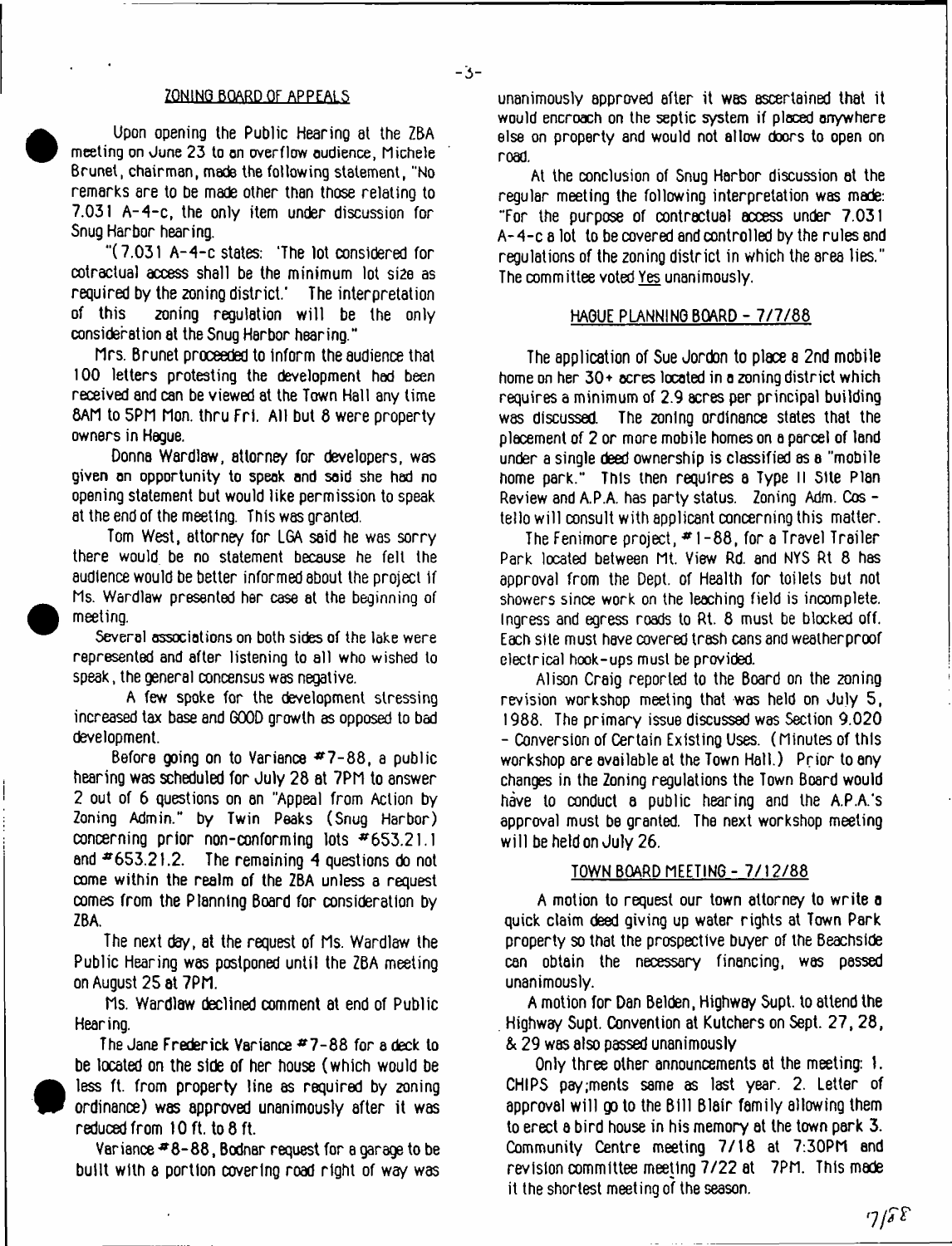# TI FESTIVAL GUILD GETS INTO SWING OF THINGS THE STRING MANAGEMENT CONTROLLER THANGER THAT A CHILD THANGER THANGER THANGER THANGER THANGER THANGER THANGER THANGER THANGER THANGER THANGER THANGER THANGER THANGER THANGER THAN

After e beautiful pre-season concert on Sunday, July 3 at Island Harbor, home of A1 and Barbara Lawrence, the Ti Festival Guild really got into the swing on their opening night, July 11 featuring the Vermont Jazz Ensemble, followed by a reception. Next Tuesday, July 19, the Guild presents a double feature. First at 7PM, Smokey Greene and the Boys will take center stage, followed by the McLain Family Band at 8PM. Both groups are sure to enliven the yellow and white stripe Ti festival tent on the Village Green in Ticonderoga. This will be the third appearance for the McLain family, who have appeared on the Today Show, CBS Morning News, the BBC, Pearl Bailey Special and a Johnny Cash Special. They have also been featured at Carnegie Hall, Kennedy Center, the Metropolitan Museum, Grand Ole Opry and many others.

Appearing July 26 is the Vintage Brass, a group of five dedicated to the performance of fine brass music--baroque, romantic, classical, folk, pop, jazz, Dixieland 8nd march. On August 2 we have a change of pace with the presentation of the Vanaver Caravan, a dance group that weaves a tapestry of the American dance heritage--Old World, Appalachian clogging, step dancing, contemporary dance and original works. The season ends on August 9 with a performance of The Racing City Chorus, superb award-winnino singing group (40 singers) just returned frome European tour, radiating style, humor and harmony. All evening performances are at 8PM, with the exception of Smokey Greene on July 19 which begins at 7PM. General admission is \$6.00, Senior Citizens \$5.00, students (18 and under) \$4.00. Bring a lawn chair if possible.

The Elks Club is sponsoring a buffet each Tuesday across from the tent In their clubhouse prior to the concert. Meals are \$6.00 for adults and \$3.00 for children.

The award winning ARTS TREK VI has already presented two shows. Coming up are: on July 20 Carte Blanche (Mime Theater); July 27, Spotlite on Opera (musical tales), "where young audiences actually have begged for the opera to go on"; August 3, the Vanaver Caravan (dance work shop that weaves a tapestry of the American dance heritage) ) and August 10 "Getting There is Half the Fun (story theatre), folk tales out of Africa and our own Old South.

These free performances are each Wednesday morning at 10AM. Geared primarily for children, they have been enjoyed by those of all ages.

Here is a word of so many meanings. Now the Ticonderoga Festival Guild and the merchants of Ti have added a new meaning. Merchants and Guild In Concert...a series of weekly Thursday noontime events to be held at various locations in downtown Ticonderoga. July 21 - PM ELECTRIC, from Albany; July 28 - SPEAKEASY; August 4 - MARGARET MacARTHUR, folksinger and August 11 - PETER ABBOTT'S TOURING CIRCUS. Performances will be in downtown Ticonderoga and are free.

#### FAIRS AND.BAZAAR5

18lh Annual Flea Market and Auction w ill be held on Saturday, July 16 at 8:45 AM- 4PM at the Church of the Cross, Ti. Auction begins at 10:45AM

Carillon Garden Club Annual Bazaar on July 30 at First United Methodist Church, Ticonderoga, NY. Hours: 10AM to 3PM.

Haoue Arts Fair - to be held in Town Park on August 6 and 7 from I0AM-5PM. Set up time any time after 8 AM. Limited space still available. \$15.00 one day, \$25 two days. Homemade or handmade crafts. Limited number of tarps available to be given out on a first come, first served basis. To be held rain of shine. For information call 543-6161.

Moses Ludington Hospital Fair - August 6, 10 AM - 4PM. If you have things to donate, please call Pat Lorenz at 585-2831. The hospital needs your support.

HAGUE FIRE DEPARTMENT Rummage and Food Sale will be held on August 11, 12 and 13 at the Fire Hall. If you have articles to be picked up, call Ida May, 543-6029 or leave at Fire Hall before August 10**.**

14TH Annual Gigantic Eastern Star Flea Market will be held on August 20 and 21st at the Municipal Park, Rt 3, Tupper Lake, NY. More than 200 vendors will be on board with wares of every description. Contact Edith LaLonde, 20 Woodrow Ave., Tupper Lake, NY 12986 or call 518-359-2542 after 6PM, or call Margaret Winot 518-359-9523.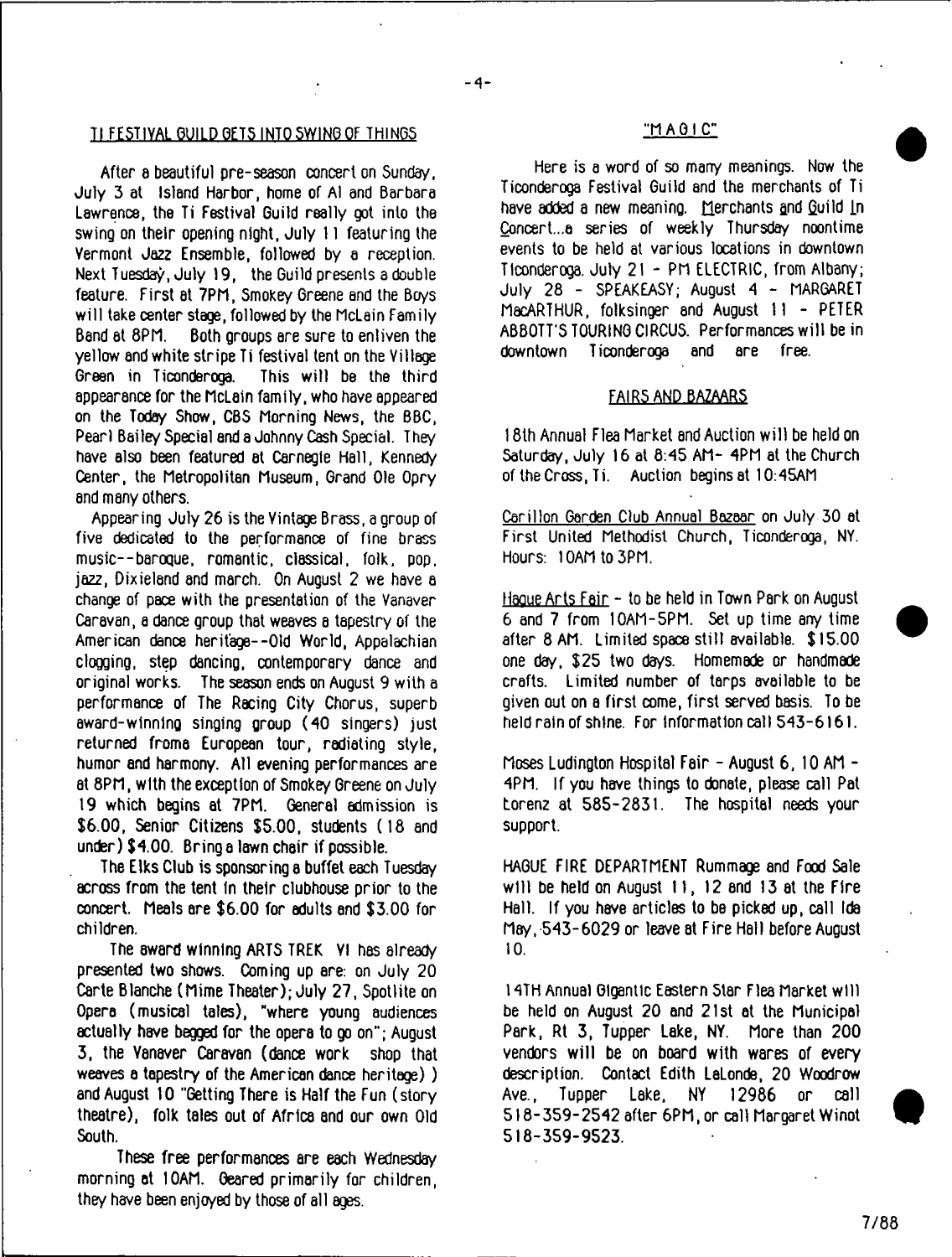#### WILLY C'S JUNE/JULY WEATHER NOTES

Most of you have returned to the fold, or have been here, so you know what the weather is all about, but for those wayward souls who remain out in the wide wide world, we w ill have a brief recap.

June was a roller coaster month, one minute down in the 60's then up in the 90's during the day, down in the low 40's , up in the high 60's and a low 70 at night. We never bested the 52 MPH speed reported on the 1st, but we had more than a modicum of wind throughout the month. Unusual for June. On June 21 the sun reached its zenith for the northern hemisphere and has now begun its retreat. We managed .99 of an inch of rain for the month. Yes, it is dry. On the last day of the month we were in one of the swoops of our roller coaster ride. Our mountain observatory reported a low of 40? and a high of only 43e for the day. How's that for June 30th? Over all heating degree days for the year were 6+S below normal. Let's see what the new season w ill bring.

July started off cool, but warmed to the task by the 3d and has been in the 3-H category every day since. Hazy, Hot and Humid. Mid to high 90's during the day, high 60's to low 70's at night. Some rain on the 1st, but precious little since. The water temperature at 2:30 PM, July 11th was 75?, the air temperature 90? and rising. Quite *an* increase from last month's report. For those of you who like the heat, this is gangbusters. Take heart for those of us who are not quite so enthralled, you should be experiencing more seasonal temps as you read this column. Now what we need is some moisture. People are wandering pbout the heat. They don't remember it being this hot before, here at Lake George. It has been. I remember.

#### A.PA PUBLIC HEARING SCHEDULED

The A.P.A. will conduct a Public Hearing at the Hague Town Hall on July 19, 1988 at 10AM. The hearing w ill deal with requests for Map Amendments to the Adirondack Park Land Use and Development Plan Map. This hearing willl deal with the same Map Amendment Numbers 87-4 and 87-5 which were withdrawn on June 17; 1987 by a verbal request by Donna Wardlaw, an attorney representing the prospective purchaser of both areas of land included within the amendment requests. According to Attorney Wardlaw, both the

applicant (The Town of Hague) regarding Map Amendment 87-4, and the applicant regarding Map amendment 87-5, Mr. Frank Carney, concurred with the withdrawal of the map amendment request. 87-4 is a 1- 1/2 acre portion of a lakeside parcel south of "South Brook" and presently 2oned Resource Conservation, requiring a minimum lot size of 40 acres, to be changed to TR-1, requiring 1.1 acres for a minimum lot size and is contiguous to land owned by Mr. Frank Carney that is zoned TR-I. The Town of Hague Planning Board supported this map change at its December 1986 meeting since it appears to be an error on the A.PA map. 87-5 is land on the west side of NYS Rt. 9N and zoned OC-1, requiring *a* minimum lot size of 2.9 acres per principal building. Mr. Frank Carney is requesting that this parcel be 2oned TR-1 as is his land north of "South Brook." Both parcels are included In the proposed "Sugar Bush at Snug Harbour" project.

# TICONDEROGA HERITAGE MUSEUM - - - A PLEASANT **SURPRISE**

One of the joys of life is to be pleasantly surprised. Another is to be present at a birth or a new beginning, with all the hopes and dreams that such a birth implies. This is the year of the re-birth of the Heritage Museum, located in the one hundred year old International Paper Co. office building at the east end of Montcalm St. in Ticonderoga.

The purpose, to show end depict the industrial development that grew along the LaChute corridor and became a part of our historical heritage. As with any birth the museum is small, but it allows you to see and to shere the goals and dreams of those who have fathered the concept. An outstanding seven minute video sets the stage and e staff member is available to guide you through. One room Is devoted to the graphite industry with pictures of the old mills in Graphite, Hague and Ticonderoga, together with displays of the manufacture of the famous Ticonderoga Lead Pencils. And there is more to see, so make your own discovery.

The museum is open seven days a week from now through Labor Day. On Sun., Mon., Tues., Wed., and Sat. the hours are 10AM to 4PM. Thurs and Fri the museum w ill be open from 10AM to 8PM. Visit the museum and be pleasantly surprised, and as it grows you can reflect back on how you were part of its beginning. Somehow that always brings a soft inner glow.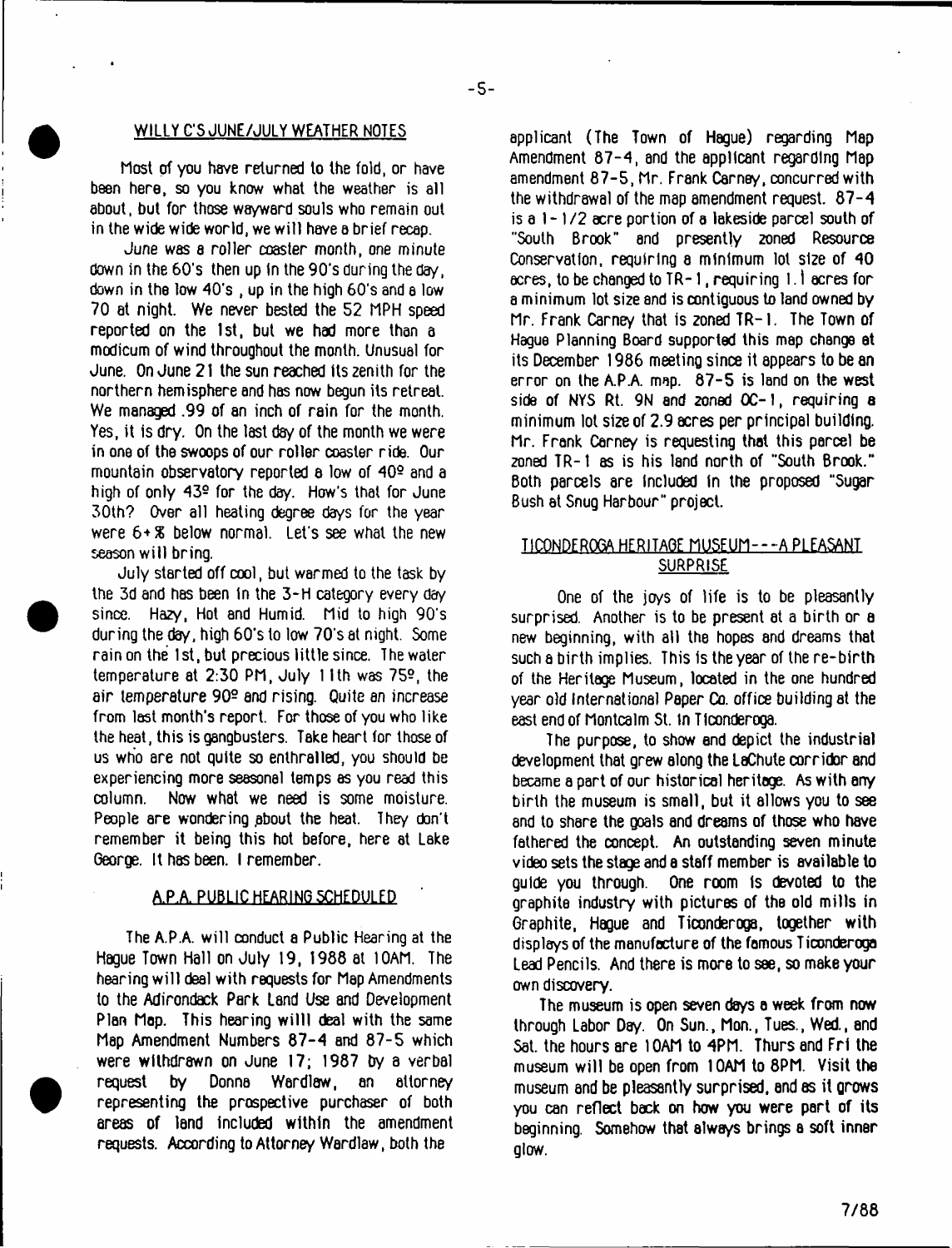## **HAGUE WINTER CARNIVAL COMMITTEE TO HOLD** ... A DAY ORDAINED **BENEFIT FOR BESTE FUND**

On Saturday, July 30, the Hague Winter Carnival Committee is sponsoring a Chicken BBQ at the Horses Restaurant to benefit the newly reorganized Beste Scholarship Fund.

This fund is used to sward money to students from the Town of Hague who have successfully completed their first semester of college and plan on continuing their education.

Please plan on attending this benefit as it promises a good time for all. If- you can't be there, any contributions, w ill be gratefully accepted at any time. Please send them to: Nancy Trombley, P.O. Box 623, Hague, NY 12836.

Live Music from 4 -9PM - Rick Bolton + T-Bonz 1 PM - clams available and cheese, crackers

2 -4PM - clam chowder

4PM - Dinner: 1/2 BBQ chicken, baked potato, corn on the cob, coleslaw, rolls.

Cost: \$7.00 Adults - \$4.00 Children

## **HAGUE SENIOR CITIZENS CLUB**

On July 22 the Hague Senior Citizens will meet at the Hague Baptist Church parking lot for a walk with Laura Meade. Time to be at the parking lot: 8:30 AM.

On July 26th a picnic at the Penfield Museum at Crown. Point with the Ticonderoga Nutrition Center will take the place of the regular monthly meeting. Meet at 9:30 AM at the Baptist Church Parking lot. Please notify Diane or Bertha at the Town Hall (543-6161) if you need a ride, or can provide a ride. Reservations for this trip MUST be made prior to Thursday, July 21.

A reminder that the Bellows Falls train trip on October 5th is limited to 30 people. First come, first served.

## A DAY ORDAINED

and set aside this pest Sunday, July 10, celebrated the ordination of David Corell Lawrence into the office of Christian Minister, specifically, into the office of minister and psstor of the Hague Baptist Church. This special and happy occasion was celebrated first during e service at the church, followed by a

reception given by the ladles of the church on the pleasant lawns of David's parents' Island Harbor home.

Many old family friends as well as Baptist Church ministers and deacons participated in the ceremony and shared in the worship service.

The Laying On of Hands was the symbolic ordination of the new young minister by the several ordained ministers present at the altar and participated in by the entire congregation by the joining of neighbor's hand to hand. Many faiths and denominations thus, were also represented, including that of Father Richard Broderick, priest of the Church of the Blessed Sacrament In Hague.

At both church and reception David's wife Wanita, his parents and sisters and friends were all warm reminders of the love and support David has been given in his decision to choose the ministry as his vocation. David, Wanita and daughter Christina are now in residence at the parsonage adjoining the Hague Baptist Church.

## TOWN PARK ENTERTAINMENT

Through the combined support of the Town of Hague, the Chamber of Comerce, Silver Bay Association and the Warren County Decentralization Program with public funds from the N.Y.S. Council on the Arts and Werren County, the following program of entertainment has been scheduled for this summer at the Hague Town Pork.

--Saturday, July 16 - 7PM Fort Ticonderoga Corps of Drums (see pi of this issue)

--Wednesday, July 20 - 7 -9PM "Mardi Gras" , a 4-piece bluegrass band

--Wednesday, July 27 - 7-8PM - Abba Dabba Dew Clown Show

 $-$ Sunday, August  $7 - 1 - 4$ PM  $-$  "County Line", Country rock band, playing in conjunction with the Arts Fair.

Wednesday, August 10 will be a rain date for "Mardi Gres'\*

On Wednesday, July 6, the Old Time New Time Barbershop Sound and the Silver Bay Assoc, string quartet performed from 7-9PM.

Please bring your own chairs for ell performances. We hope you enjoy the programs.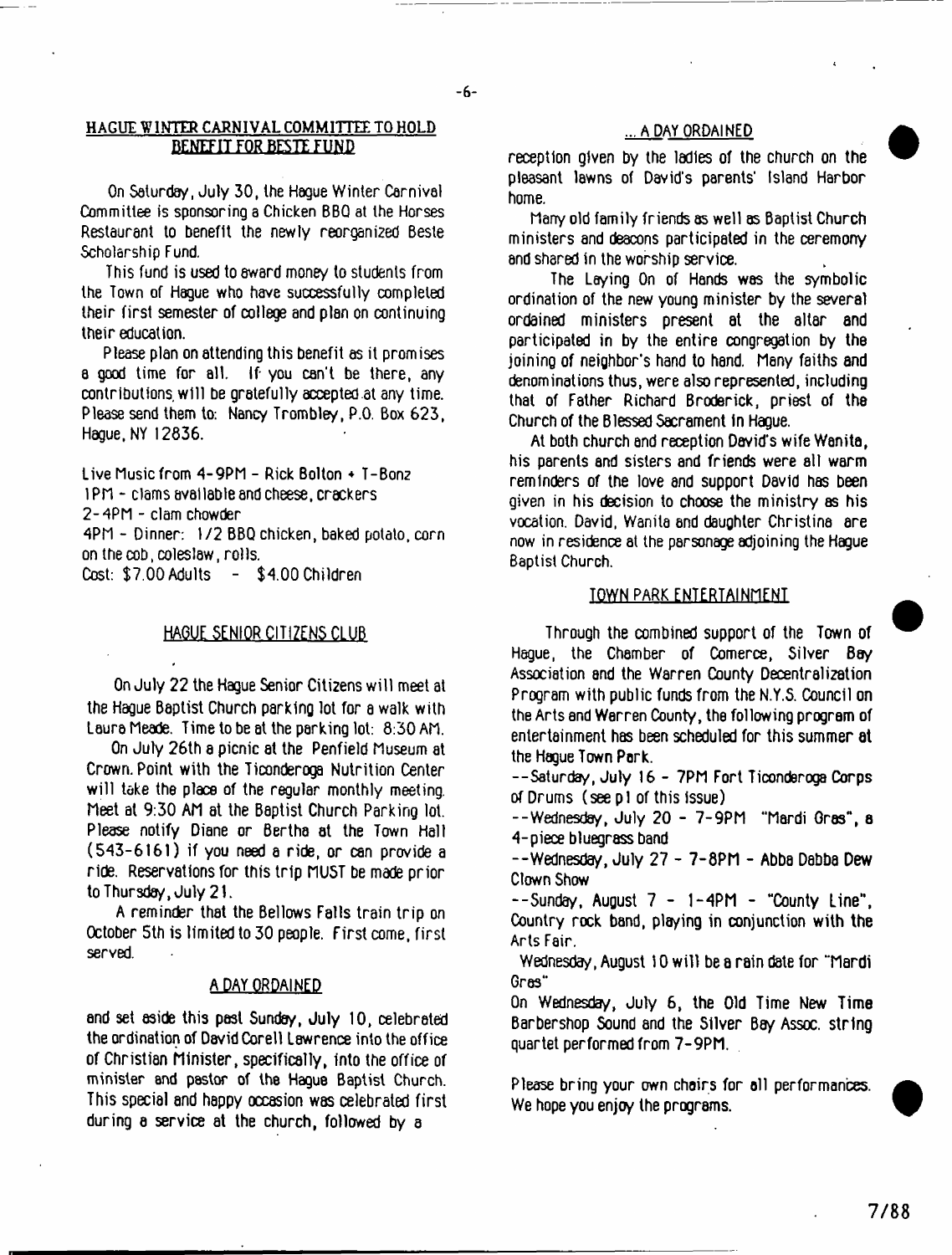## **TICQNDEROQA HIGH SCHOOL GRADUATION**

**On June 25 at 10AM the Ticonderoga High School Class or 1988 marched to the stage of the auditorium to the rendition of 'Pomp and Circumstance' played by the high school band.**

**There were 93 graduates, eight of them Hague** residents. These included BONITA BELDEN, CAROL DUNKLEE, JODI FRASIER, AIMEE LAPANN, AMY MCKEE, **KARA REYNOLDS. AMBER STULL AND FRANK SERDINSKY.**

**ANY MCKEE was awarded the Moses Ludington Hospital Auxiliary Award, offered to a student persuing** further education in the Nursing Profession or in related **Health Services. Amy. the daughter of Jean and Jim McKee, Hague, will attend Crouse Irving Memorial Hospital School of Nursing In Syracuse, NY In the fall.**

**Recipients of the Mary C. Baste Memorial Scholarship Awards were CAROL DUNKLEE. J00I FRASIER. AIMEE LAPANN. AMY MCKEE. KARA REYNOLDS. AMBER STULL AND FRANK SERDINSKY.**

**AMBER STULL also received the Stephen J. Potter** Education Award.

**The stiff of the Hague Chronicle congratulates these students on their outstanding achievements.**

#### EIGHTH GRAPE GRADUATION

**Among the graduates from the eighth grade on June** *24* **at the Ticonderoga Middle School, were EUGENE BARNABY, RICHARD COBB, TONY DEFRANCO. CHAD DUNKLEE. CAROLINE DYKSTRA, TIEAH GAUTREAU. NATHAN LACOURSE. ROBERT MYERS AND KIMBERLY PORTER.**

**D.AR. award for outstanding achievement in Social Studies was awwded to Tony DeFranco. P.T.O. award for outstanding achievement in English went to Tieah 6autreau. Honor Graduate Awards and Presidential Academic Fitness Awards were received by Richard Cobb. Tony DeFranco. Caroline Dykstra, Tieah 6autreau and Kimberly Porter. Tieah Gautreau also received awards for excellence In Chorus end Vocals.**

**Tieah, daughter of Michele and Timothy Gautreau, took advanced French at the High School for the 1987-86 school year and paduated with one high school credit earned toward her senior graduation. She faces a potential career in Literature.**

**CONGRATULATIONS FROM ALL OF US TO ALL OF YOU.**

#### **PSYCHIATRIST JOINS MLH STAFF**

**Moses-Ludington Hospital is pleased to announce that Anthony Spellmsi, MD. has joined the Medical Staff.**

**Dr. Spellman will do inpatient psychiatric consultations starting Immediately. Outpatient evaluations and ther^y will commence in early August.**

**In the near future, Dr. Spellman will be recruiting a Psychologist and a Social Worker to his staff to expend the psychiatric services**

**Before coming to MLH, Dr. Spellman was the Director of the Community Mental Health Center end Chairman of the Department of Psychiatry at the Glens Falls Hospital.**

#### AMERICAN LEGION

**Hague Post 1538 American Legion will hold a regular meeting on Wed. August 3 and tentative plans call for It to be in the form of a late afternoon picnic to be held at the lakeshore home of Ray Laundree at which time post officers for 1988-89 will be installed.**

**Members will receive additional Information at a later date.**

### **LETTERS TO THE EDITOR**

**'Just at a time when the State of New York, through the efforts of the take George Park Commission, is eagerly trying to Preserve the Natural Beauty of the Adirondack Region, a few land owners not only misguided the Local Government but State Officials into placing a spite fence right on the waters of Lake George. I refer to the unsightly five marker buoys floating across the outer portion of Van Buren Bay.**

**'This situation of defacinQ one of the pretty locations on the take could have been avoided if only a request had been made to have the Lake George Patrol be in the area more often. During the summer months when boat trafTic becomes greater the Patrol has admirably handled situations of boat control in the past in this area. Vfty not continue letting them do their excellent job as they have been? With Van Buren Boy being as targe as it is, under regular boating laws most of the Bay Is open water. How can a select few begin to close off the Lake to the rest of the Public? Which Bay or part of Lake 6eorge may be next " to exclude general use? As it stands at present, no one is able to enjoy the waters of Von Buren Bay evsn with their sailboats because the variable winds make it difficult if not impossible to keep under the five mile limit especially when one is approaching a mooring or dock within the fenced off area.**

**The purpose and intent of placing a fence across such ■** large area of water does not, I believe, help in any way to **make Lake George what the Park Commission end the majority of organizations and individuals of the Adirondack Park hove in mind. To preserve the natural beauty with LESS man made intervention is something each of us should be striving for. A spite fence has never been a positi.ve thing' .. Den is Buchanan, Silver Bay**

#### **The Editor, Hague Chronicle...**

**'At first I was incredulous to read the news that ■ permit is now required to even set foot ipon the lake George Islands. As one who in his younger years camped, picnicked and played on these Islands it is hard to understand. First, how can an island be overused? I'm no (Cont. on page 8)**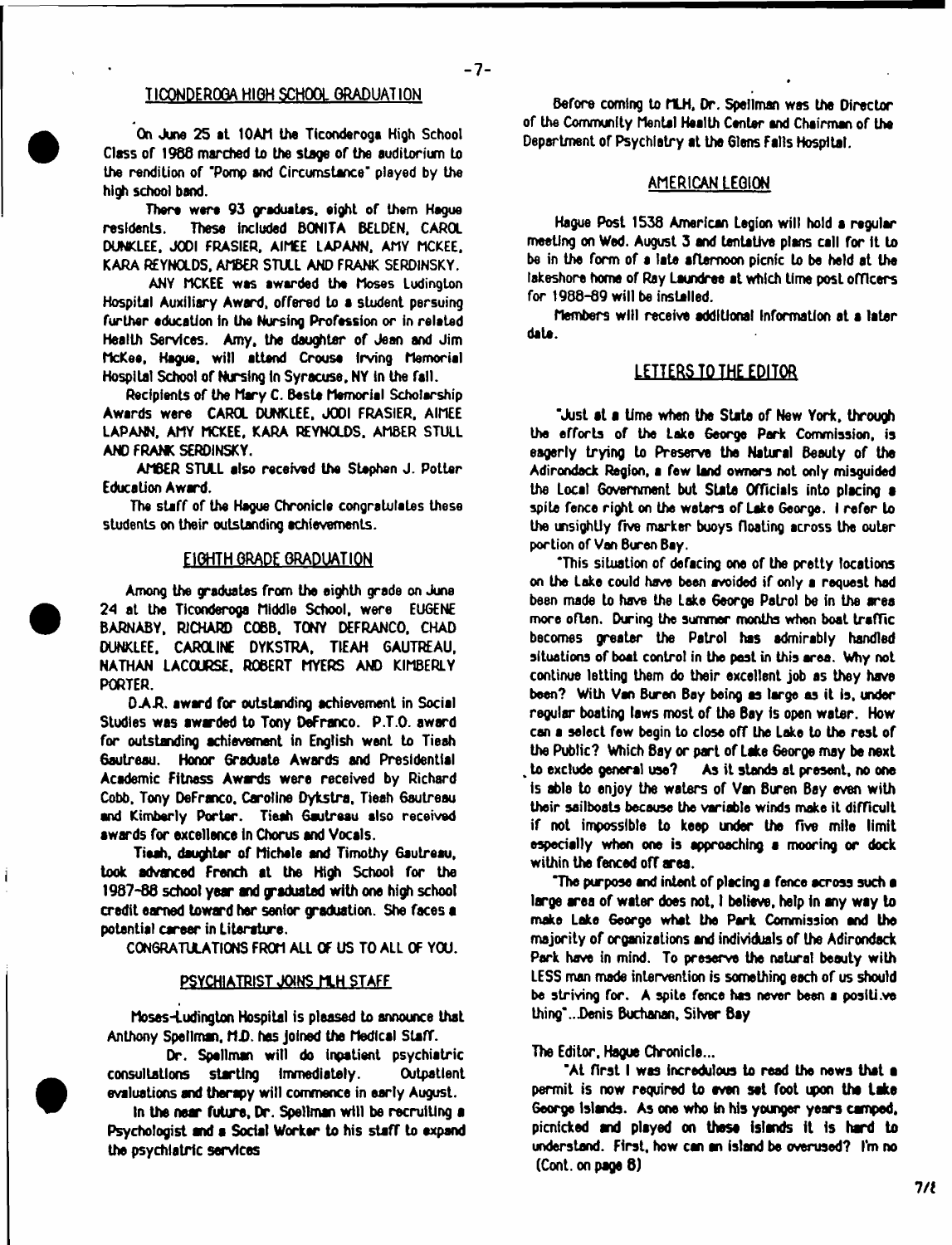#### **letters (Cont. from page 7)**

**rocket scientist, but I somehow cannot grasp that concept. Second, if an island is 'overused\* it Is a simple matter to correct without permits. Simply remove the docks or reduce the dock space on the 'overused' island. As the islands are generally rocky and inhospitable to boatrs only the more hardy souls would venture to use them.**

**' After reflection, however. I decided that this was only the logical result of increasing government encroachment into our lives, host likely some bureaucrat saw this as a way of increasing his/her importance. The terrible thing Is that you are completely powerless to do anything about it. This is apparently not a law but a regulation. Therefore you have no say in it. Your elected officials will come to no** *ham* **by allowoing it to stand and could conceivably causa soma noise from the Ireehuggers** by repealing it. Sorry, we and our children and our **grandchildren are stuck with it. The thing is that people like Cuomo keep getting elected (and Dukakis seems to stand a good chance in the November election) and most people see no relationship.**

**'Ayn Rend predicted this in her 1956 classic. Allas Shruooed. It should be required reading for every US** citizen but of course it isn't. Read it and see her **nightmares coming true. (It is now in its 58th printing. Not bad for a book that the government would rather we didn't read?).. John R. Henry. P.C., Fajardo. PR**

**The following letter was written by David S. Soliday, Jr., President of the Property Owners of Silver Boy. to Commissioner Jorling on the subject: New island permit regulation for picnics and visits.**

**' Without even surveying our 160 members I know there would be 100R opposition to this new requirement. I know you have heard all the reasons, especially at the June 6 hearing.**

**'Rather than criticize the regulation may I suggest another more practical way to extract fees for island use? Perhaps permits could be sold at stores all along the lake In book form. The Udcets may or may not be used but in any event DEC would have received needed funds.**

**' Under the proposed regulation I understand permits are paid for in advance of island use. In fact they may not ever be used because of weather changes or other reasons.**

**'In any event I urge you to find a better way to raise funds. The present plan will not work.\***

**The following letter from Thomas R. Monroe. Regional Director, Region 5 to Dorothy J. Henry, In answer to a letter she wrote to Commissioner Jorling:**

**'Commissioner Jorling has asked me to reply to your letter of Jtae 1. 1988 concerning the establishment and implementation of a day use service charge on the picnic islands on Lake George.**

**'The decision to implement a day use charge on the state-owned L** *tke* **George picnic islands was based on the following:**

**'To help defray the escalating expenses connected with providing services on the picnic islands (la. docks, refuse collection, sanitary facilities, pumpout, etc.). It costs Just as much to provide services to picnickers as campers.**

**'To bring the Lake George (stands Campground in line with policies established for the other 49 campgrounds and 5 special day use areas operated by the Department. The lake 6eorge picnic islands were the only day use facilities where a service charge was not being collected.**

**'To manage the picnic islands and control use within designed carrying capacity and to comply with our regulations which state that everyone entering a public campground must register.**

**'In your letter, you bring 19 some interesting points and suggestions in our methods and procedure for collecting the fee. We have only had a few weekends since Memorial Day Weekend for experience.**

**Tlesse be assured that the Department is closely monitoring this day use charge system in conjunction with all suggestions and recommendations. It is our intent to make the process more efficient and convenient to the public.'**

**The folowing letter addressed to Commissioner Jorling is from R. A. Rees Pritchett, Mi).. Silver Bay.**

**'The new DEC regulations regarding Lake George have come to my attention. I am a strong believer in avaoidi9ng overutiltzaLion of the lake Including the islands.**

**\*1 agree completely with Dorothy Henry of Hague, NY that it is ridicuous to prohibit persons from stopping briefly on the islands, to take pictures, perhaps geL in out of the rain, and perhaps to use the toilet facilities. Picnicking is perhaps another issue and I have no personal opposition to requiring permits for picnicking.**

**"What one really needs to do to avoid overutilization of the lake and the islands is to stop building condominiums."**

**And one last excerpt from a letter from Richard L. Clark, Field Operations Supervisor of DEC. Warrensburg. in response to my letter to him stating that it would bt virtually impossible for someone north of Hague to use the islands near Hague if they had to go all the way to a ranger island to pick 19 a permit. This Is particularly true if one goes by canoe or rowboat)**

**'...Your letter states that ft will be virtually impossible to take a casual cruise to one of the islands for a picnic and a swim. You must have some misunderstanding on the regulations because this can still be accomplished. During your casual cruise if you would stop at one of the ranger cabins and pick up a permit everything will remain the same..."**

**What I (and many others) would like to know. Mr. Clark, is who is going to be able to casually row or paddle** from Hague to a ranger island for a picnic permit for an<sup>1</sup> **island in Hague?**

**We invite your comments***...\$.* **Henry, Publisher**



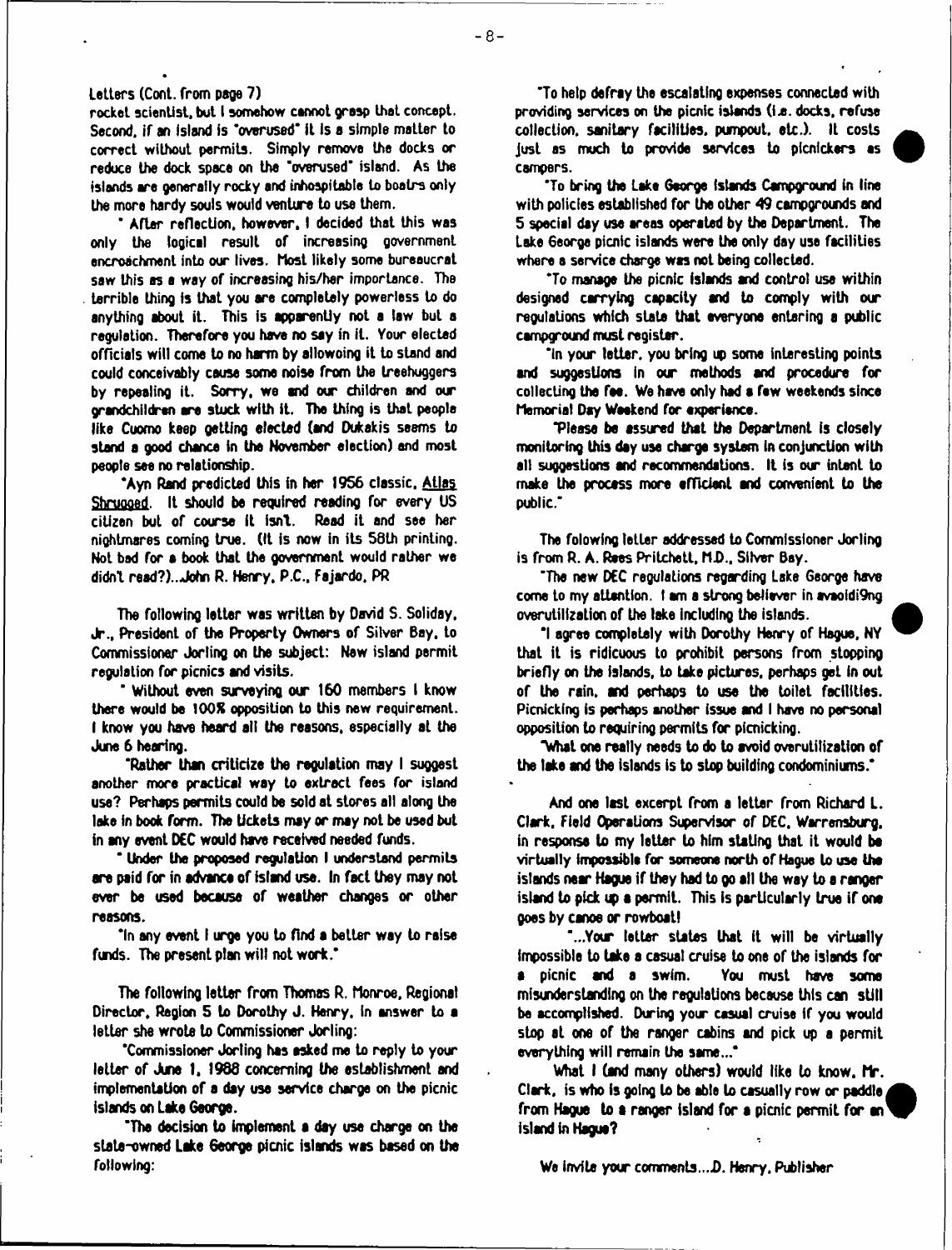#### **SOUNDINGS**

BORN - A girl, Amanda Marie, to Jerry and Beth (Wells) Lang, former residents of Hague, now living in Crown Point. Maternal grandparents are Walter and Kay Wells, Hague and Aggie and Ted Watts, now living in Adirondack. Paternal grandparents are Miriam and Jerry Lang , Crown Point.

MARRIED - Lara Campbell Smith, daughter of Mr. & Mrs. William C. Smith, Morristown, NJ and Hague, NY, to Ian Thomson Lawrie of Mendham, NJ on May 14, 1988 at the Presbyterian Church on the Green, Morristown, NJ.

MARRIED - Joann Irene Megow, daughter of Ludolf and Norma Megow, Cape Cod Village, to Richard Arthur Fortier, Crown Point, on June 18 in Ticonderoga. Reception was held at Indian Kettles.

MARRIED - Jane Ramsay, daughter of Rita Ramsay of St. Thomas, to Dean Sarjeant, son of Alex and Joan Sarieant, Haque and Greenwich, CT, on June 25 in St. Thomas.

DIED - Herbert J. Brigham, 62 of Scotch Plains, NJ and Hague, on June 19 at the Moses Ludington Hospital. Survivors include his wife, Muriel, one son, one brother, and one sister.

DIED - William R. Blair, 80, a lifelong resident of Hague, on June 23 at Albany Medical Center Hospital. Survivors include two daughters. Veronica Currier of Nassau and Madeline Pelkey of Richmond, VT, one sister , five grandchildren and one great-grandson.

DIED - Ruth Elizabeth (Jordon) Frasier, 56, a native of Hague, in Bullard, TX on June 27. She is survived by four sons, three doughters, eight brothers, three sisters, 15 grandchildren and one great-granddaughter.

DIED - James P. Herrick, 59, Ticonderoga. Jim was a former employee of the Silver Bay Association and lived in Silver Bay for many years. Survivors include his wife Marilyn, three stepsons and one step-daughter.

#### • i t \* \* \* \* \* \* \* \* \* \* \* \* \* \* \* \* \* \* \* \* \* \* \* \* \* \* \* \* \* \* \* \* \* \* \* \*

SUSAN GUYER, daughter of Mr. & Mrs. Richard H. Guyer, Slacks' Bay, Hague and Burnt Hills, NY, graduated from Castleton State College, VT on May 15 with a BS degree in Phys. Ed. Susan received an assistantship from Old Dominion Univ. in VA where

she w ill be going in the fall for her Masters in Athletic Training. While there she will be teaching and training at Old Domion and Wesleyan College.

 $-9-$ 

TARA LEIGH COLE, daughter of the late Jodi Braisted, graduated from Cazenovia College on May 14. She majored In early childhood education and was one of 335 men and women who received associate degrees from the two-year, private college.

RUDOLPH MEOLA, son of Rudolph Meola, Hague, received a bachelor of arts degree from Hamilton College in commencement exercises on May 22. Meola majored in history and will be attending Albany Law School in September.

KATHLEEN M. HUDAK, daughter of Richard & Beverly Hudak, Hague, recently graduated from Alfred University with a Master of Science in Education-Col lege Student Development. Miss Hudak received her Bachelor of Arts degree in 1986 Phi Beta Kappa at Skidmore Colege. While at Alfred she served as a Resident Hall Director end Housing Intern and more recently as an Admissions Intern. Kathl has accepted a position as Admissions Counselor in the Admissions Office at AU having begun on June 1.

S./A. MARTHA G. CHESKY of the United States Coast Guard and a summer resident of Hague, has recently been transferred to the United States Coast Guard Station at Wood's Hole, MA. She has been assigned to a Search and Rescue Unit and w ill soon attend Maritime Law Enforcement School. Prior to this assignment, she served for 10 months at the Coast Guard Base in Curtis Bay, MD. Although she has been at her new station for less than a month, she has been involved In three rescue operations, and has participated in helicopter training sessions with United States Navy "SEALS" in preparation for the heavy influx of boaters and tourists which make up the Cape Cod scene in the coming months. In a recent conversation with her parents, Mr. & Mrs. Deleno Chesky, she mentioned that her Lake George boating experience and several years of involvement both as a student and as an instructor in the Northern Lake George Yacht Club Youth Program have served her well in her Coast Guard assignments.

Congratulations to DAYID DeFRANCO, who won a seat on the Ti School Board. He was the second highest vote getter, only 10 votes behind the. first and 52 ahead of the third!!